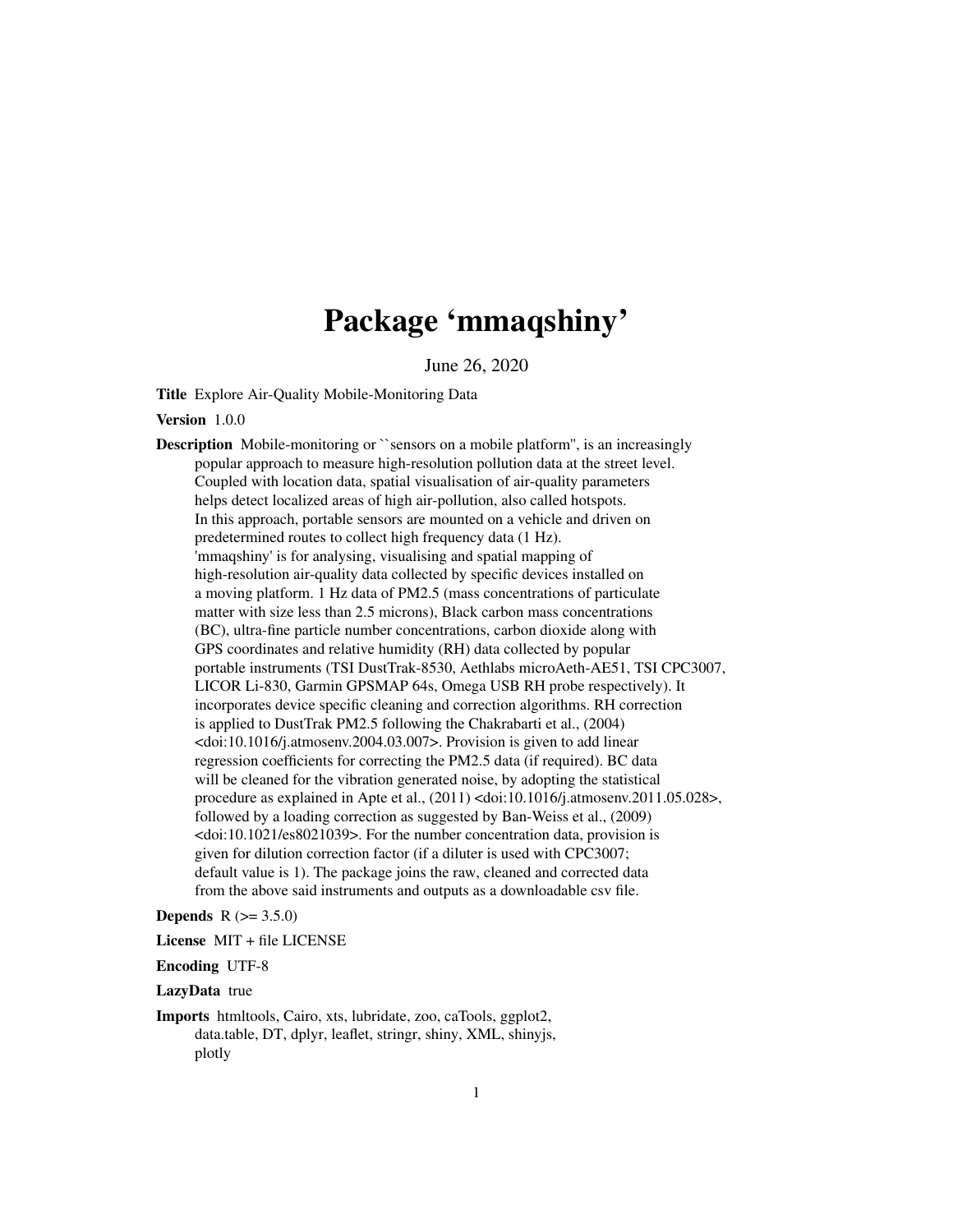<span id="page-1-0"></span>Suggests testthat, devtools, usethis, shinytest

RoxygenNote 7.1.0

URL <https://github.com/meenakshi-kushwaha/mmaqshiny>

BugReports <https://github.com/meenakshi-kushwaha/mmaqshiny/issues>

#### NeedsCompilation no

Author Adithi R. Upadhya [aut, cre, cph], Pratyush Agrawal [dtc], Sreekanth Vakacherla [aui, ctb], Meenakshi Kushwaha [aut, cph]

Maintainer Adithi R. Upadhya <adithi@ilklabs.com>

Repository CRAN

Date/Publication 2020-06-26 16:00:23 UTC

### R topics documented:

| Index |               |  |                                                       |  |
|-------|---------------|--|-------------------------------------------------------|--|
|       | mmaqshiny_run |  | mmaqshiny: Explore Air-Quality Mobile-Monitoring Data |  |

#### Description

Mobile-monitoring or "sensors on a mobile platform", is an increasingly popular approach to measure high-resolution pollution data at the street level. Coupled with location data, spatial visualisation of air-quality parameters helps detect localized areas of high air-pollution, also called hotspots. In this approach, portable sensors are mounted on a vehicle and driven on predetermined routes to collect high frequency data (1 Hz). The package is for analysing, visualising and spatial maps of high-resolution air-quality data collected by specific devices installed on a moving platform.

#### Usage

```
mmaqshiny_run()
```
#### Examples

```
if(interactive()){
mmaqshiny::mmaqshiny_run()
}
```